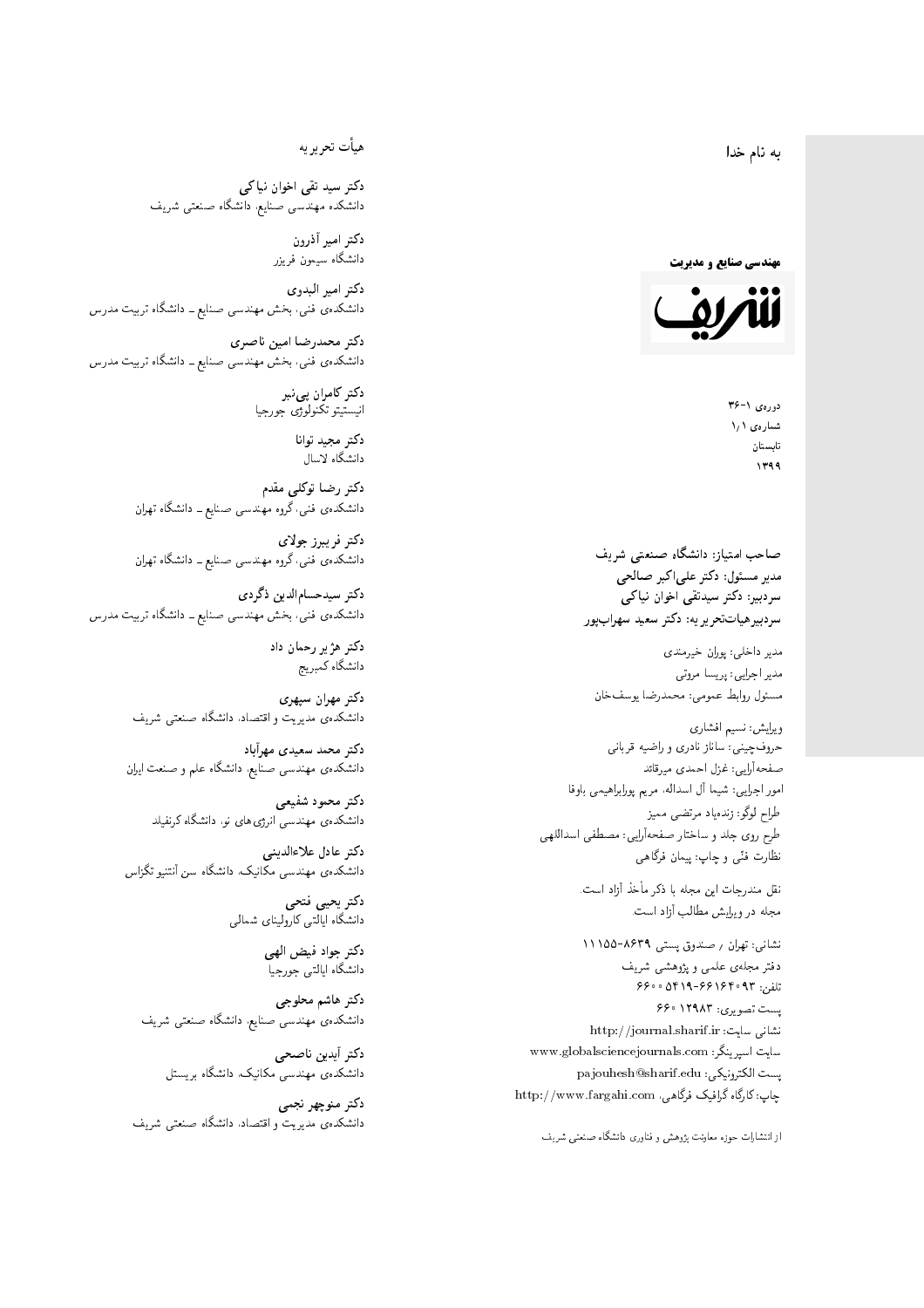# للمريق

**مهندسی صنایع و مدیریت** 

دكتر مانى شريفى دانشکدهی مهندسی صنایع ــ دانشگاه آزاد اسلامی واحد قزوین دكتر رامين صادقيان دانشکدهی مهندسی صنایع ــ دانشگاه پیام نور تهران دكتر محمدباقر فخرزاد دانشکدهی مهندسی صنایع ــ دانشگاه یزد دكتر سيد حيدر ميرفخرالديني دانشکدهی مدیریت و اقتصاد ــ دانشگاه یزد دكتر رضا قاسمه يقين دانشکدهی مهندسی نساجی ــ دانشگاه صنعتی امیرکبیر دكتر رويا محمدعلى پوراهرى دانشکدهی مهندسی صنایع ــ دانشگاه آزاد اسلامی واحد نجف آباد دكتر على محقر دانشکدهی مدیریت و اقتصاد ــ دانشگاه تهران دكتر صابر ملاعليزاده دانشکده یمهندسی صنایع ــ دانشگاه آزاد اسلامی واحد مسجد سلیمان دكتر هادى مختارى دانشکدهی مهندسی صنایع ــ دانشگاه کاشان دكتر حميدرضا نويدي دانشکدهی مهندسی علوم کامپیوتر ــ دانشگاه شاهد دكتر امير حسين نوبيل دانشکدهی مدیریت و حسابداری ــ دانشگاه غیر انتفاعی یرندک دكتر محمدعلى وحدتزاد

دانشکدهی مهندسی صنایع ــ دانشگاه یزد

دكتر محمد احساني فر دانشکدهی مهندسی صنایع ــ دانشگاه آزاد اسلامی واحد اراک دكتر علىاصغر بازدار دانشکدهی مهندسی صنایع ــ دانشگاه گلپایگان دكتر ابراهيم تيموري دانشکدهی مهندسی صنایع ــ دانشگاه علم و صنعت

پژوهشگاه علوم و فنّاوری اطلاعات ایران (ایرانداک)

هيأت مشاوران

دكتر محمد جواد ارشادى

دکتر وحید حاجي پور دانشکدهی مهندسی صنایع ــ دانشگاه آزاد اسلامی واحد تهران غرب دكتر حجت|له حميدى دانشکدهی مهندسی صنایع ــ دانشگاه خواجه نصیرالدین طوسی

> دکتر مجید خدمتے دانشکدهی مهندسی صنایع <mark>ـ</mark>ـ دانشگاه صنعتی شریف

دكتر شريف خالق پرست دانشکدهی مهندسی صنایع ــ دانشگاه صنعتبی شریف دكتر على رجب;اده

دانشکدهی مدیریت و اقتصاد ــ دانشگاه تربیت مدرس

دكتر على سلماس نيا دانشکدهی مهندسی صنایع ـــ دانشگاه قم

دكتر رضا سميعزاده دانشکدهی فنی و مهندسی ـــ دانشگاه الزهرا